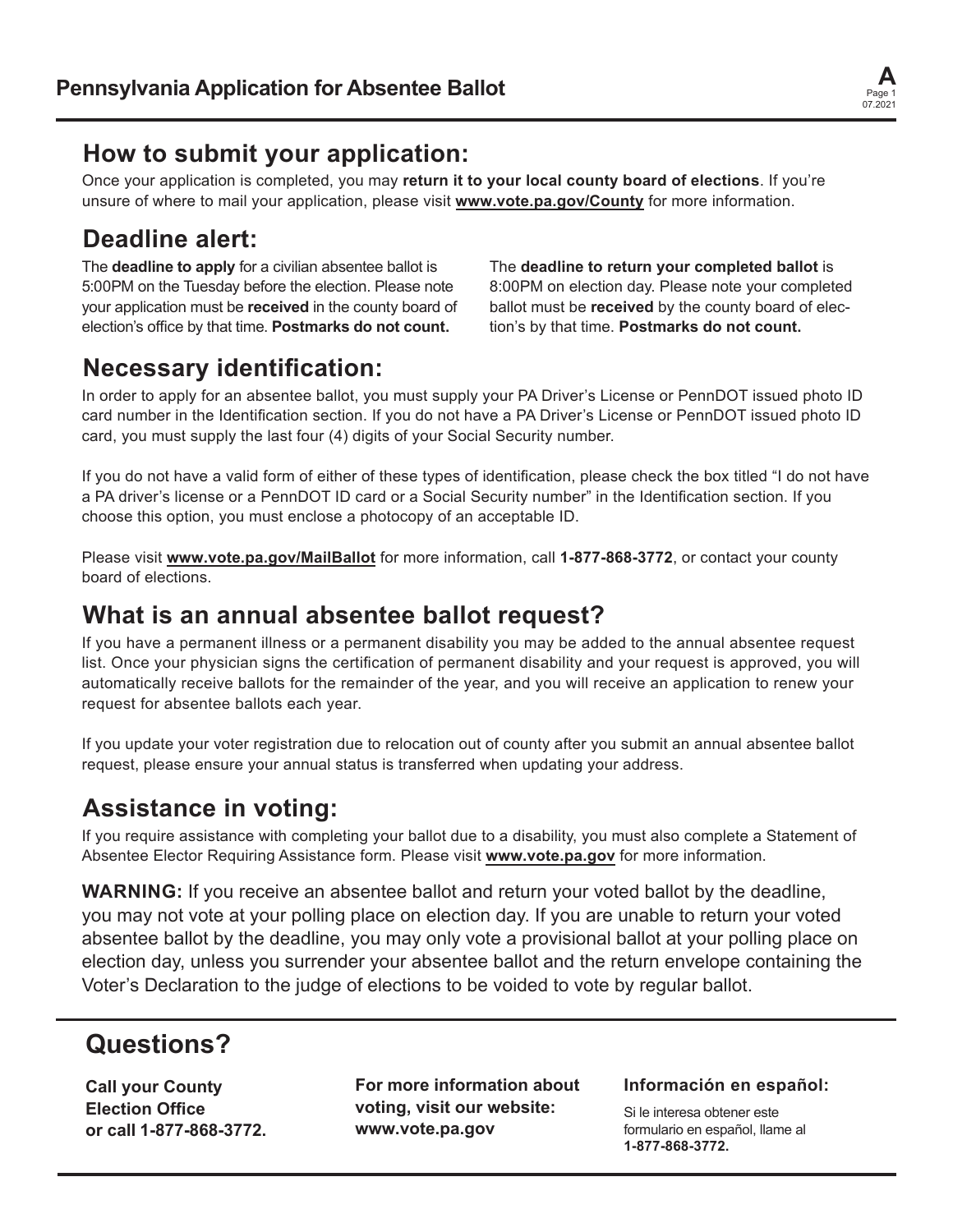# **Pennsylvania Application for Absentee Ballot A**

| <b>Print name</b><br>Please print your name<br>exactly as registered.                                                                                                                                                                                                                            | 1           | First name                                                                                                                                                                                                                                                                                                                                                                                                                                                                                     |                     |                                                                          |               | Middle name or initial         |                         |      |    |           |  |
|--------------------------------------------------------------------------------------------------------------------------------------------------------------------------------------------------------------------------------------------------------------------------------------------------|-------------|------------------------------------------------------------------------------------------------------------------------------------------------------------------------------------------------------------------------------------------------------------------------------------------------------------------------------------------------------------------------------------------------------------------------------------------------------------------------------------------------|---------------------|--------------------------------------------------------------------------|---------------|--------------------------------|-------------------------|------|----|-----------|--|
|                                                                                                                                                                                                                                                                                                  |             | Last name                                                                                                                                                                                                                                                                                                                                                                                                                                                                                      |                     |                                                                          |               | $\square$ Jr                   | $\square$ Sr            | – □⊪ | □⊪ | $\square$ |  |
| About you<br>Phone & email are option-<br>al & used if information is<br>missing on this form.                                                                                                                                                                                                   | $\mathbf 2$ | Birth date (required)<br>Email                                                                                                                                                                                                                                                                                                                                                                                                                                                                 |                     | Phone number                                                             |               |                                |                         |      |    |           |  |
| <b>Your address</b><br>Please print your<br>address exactly as reg-<br>istered. If your address<br>has changed, you should<br>first update your voter<br>registration. The deadline<br>to update your address is<br>15 days before the date<br>of the next election.<br>Where to mail<br>ballot? | 3<br>4      | Address (not P.O. Box)<br>City<br>Voting district or<br>precinct (if known)<br>Municipality<br>I have lived at this address since<br>□ Same as above Address or PO Box<br>City                                                                                                                                                                                                                                                                                                                 | State <b>PA</b> Zip | Are you a State or Federal Government employee? □Yes □No<br><b>State</b> | County<br>Zip | Apt. number<br>Ward (if known) |                         |      |    |           |  |
| <b>Identification</b><br>If you have a PennDOT<br>number, you must use it. If<br>not, please provide the last<br>four digits of your Social<br>Security number. See<br>"Necessary Identification"<br>instructions page.                                                                          | 5           | This address is my (e.g. vacation home, temporary residence, etc.)<br>PA driver's license or PennDOT ID card number<br>Last four digits of your Social Security number<br>$XXX-XX$ -<br>$\Box$ I do not have a PA driver's license or a PennDOT ID card or a Social Security number.                                                                                                                                                                                                           |                     |                                                                          |               |                                |                         |      |    |           |  |
| Reason<br>Select a reason for apply-<br>ing for an absentee ballot.                                                                                                                                                                                                                              |             | I hereby apply for an absentee ballot for the following reason:<br>$\Box$ I will be absent from my municipality (Complete section A) $\Box$ I have an illness or physical disability (Complete section B)                                                                                                                                                                                                                                                                                      |                     |                                                                          |               |                                |                         |      |    |           |  |
| Section A-<br><b>Absence from</b><br>municipality                                                                                                                                                                                                                                                | A           | I declare that I am eligible to vote absentee at the forthcoming primary or election since I expect that my duties, occupation<br>or business will require me to be absent from the municipality of my residence on the day of the primary or election for the<br>reason stated below; and that all of the information which I have listed on this absentee ballot application is true and correct.<br>Reason for absence<br>Voter signature here X<br>Date                                    |                     |                                                                          |               |                                |                         |      |    |           |  |
| Section B-<br>Illness/<br><b>Physical</b><br>disability                                                                                                                                                                                                                                          | <b>B1</b>   | I declare that I am eligible to vote absentee at the forthcoming primary or election due to the illness or physical disability<br>stated below; that the information required to be listed pertaining to my attending physician is correctly stated herein; and<br>that all other information which I have listed on this absentee ballot application is true and correct.<br>Nature of illness or physical disability<br>Physician name<br>Physician office address<br>Voter signature here X |                     |                                                                          |               |                                | Physician phone<br>Date |      |    |           |  |
| <b>Help with this</b><br>form<br>Complete this section<br>if you are unable to<br>sign in Section B1<br>because of illness or<br>physical disability. See<br>"Assistance in voting".                                                                                                             | <b>B2</b>   | I hereby state that I am unable to sign my application for an absentee ballot without assistance because I am unable to write by<br>reason of my illness or physical disability. I have made, or have received assistance in making my mark in lieu of my signature.<br>Mark of voter X<br>Address of witness<br>Signature of witness X                                                                                                                                                        |                     |                                                                          |               |                                | Date                    |      |    |           |  |

Page 1 07.2021

**WARNING:** If you receive an absentee ballot and return your voted ballot by the deadline, you may not vote at your polling place on election day. If you are unable to return your voted absentee ballot by the deadline, you may only vote a provisional ballot at your polling place on election day, unless you surrender your absentee ballot and the return envelope containing the Voter's Declaration to the judge of elections to be voided to vote by regular ballot.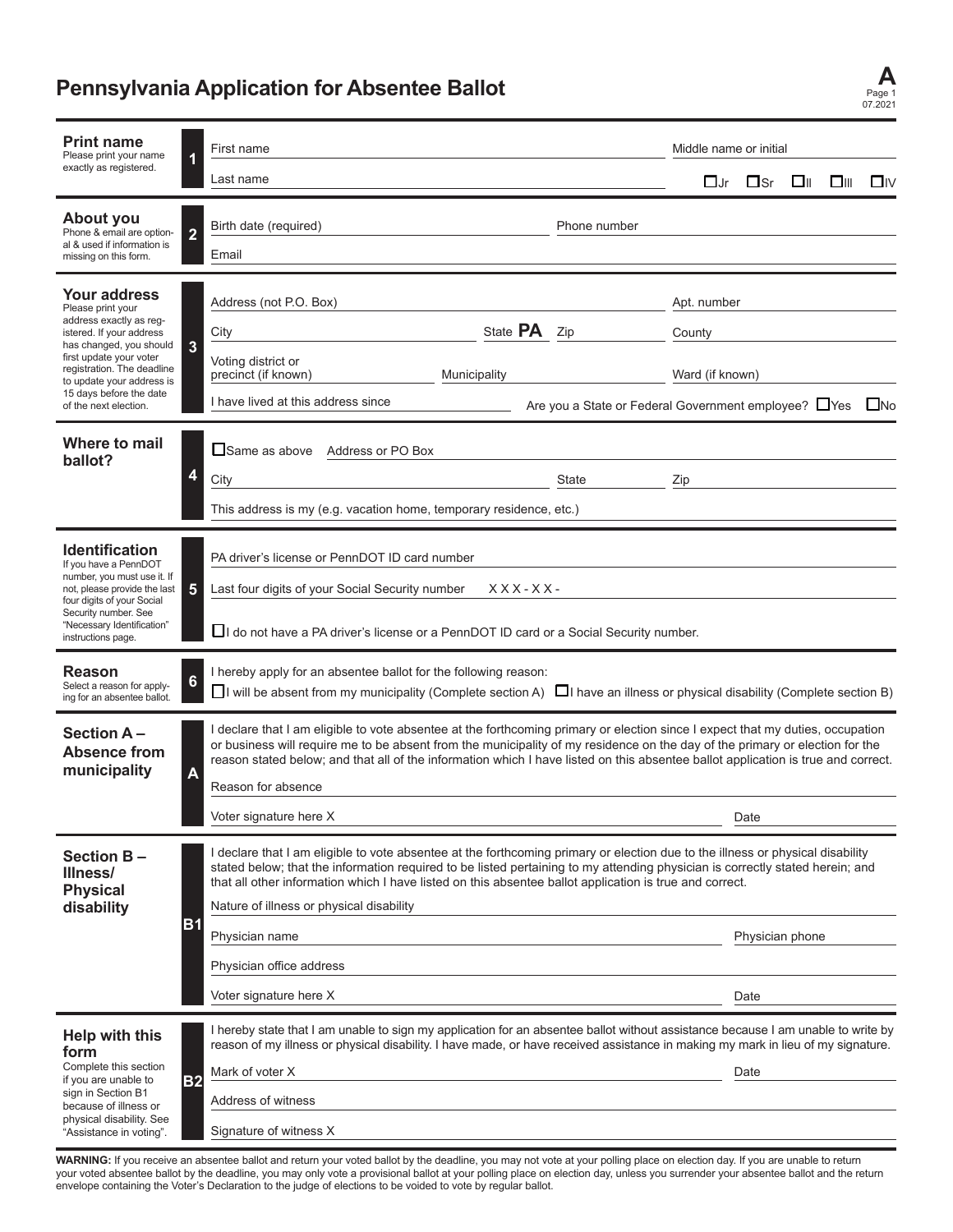

### **Section C (Optional): Annual Absentee Ballot Request Because of Permanent Illness or Permanent Disability and Physician's Certification**

(to be completed with your Physician below)

- If you are a voter with a permanent illness or a permanent disability, you may request to be placed on an annual absentee ballot list. See "What is an annual absentee ballot request?" on Page 3.
- You need only file a physician's certificate of permanent illness or permanent disability once. Once your disability status has been certified by your physician, your physician will not need to recertify your disability status, and you will be placed on the annual absentee voter list.
- If you are approved as an annual absentee voter, you will recieve an application to renew your request for absentee ballots each year.
- If you lose your disability status, you must inform your county board of elections.
- If you update your voter registration due to relocation out of county after you submit an annual absentee ballot request, please ensure your annual status is transferred when updating your address.

| Annual<br>absentee<br>request<br>See "What is an<br>annual absentee ballot<br>request?" for more<br>information.                                                                                                             |    | If you would like to receive absentee ballots for the remainder of this year and if you would like to automatically receive<br>an annual application to automatically receive absentee ballots each year, please indicate below. If you update your voter<br>registration due to relocation out of county after you submit an annual absentee ballot request, please ensure your annual status is<br>transferred when updating your address.<br>□ I would like to receive absentee ballots this year and receive annual applications for absentee ballots each year.<br>(Please have your physician sign the certification in Section C2.) |
|------------------------------------------------------------------------------------------------------------------------------------------------------------------------------------------------------------------------------|----|--------------------------------------------------------------------------------------------------------------------------------------------------------------------------------------------------------------------------------------------------------------------------------------------------------------------------------------------------------------------------------------------------------------------------------------------------------------------------------------------------------------------------------------------------------------------------------------------------------------------------------------------|
| Certificate of<br>permanent<br>illness or<br>permanent<br>physical<br>disability<br>Have your physician<br>sign this certification<br>if you indicated you<br>would like to be an<br>annual absentee voter<br>in section C1. | C2 | I hereby certify that the above named voter is permanently disabled, and either physically unable to attend the polls or<br>physically unable both to operate a voting machine (or mark the ballot) and to orally request assistance to do so.<br>Signature of physician X<br>Print physician name<br>Date                                                                                                                                                                                                                                                                                                                                 |

**WARNING:** If you receive an absentee ballot and return your voted ballot by the deadline, you may not vote at your polling place on election day. If you are unable to return your voted absentee ballot by the deadline, you may only vote a provisional ballot at your polling place on election day, unless you surrender your absentee ballot and the return envelope containing the Voter's Declaration to the judge of elections to be voided to vote by regular ballot.